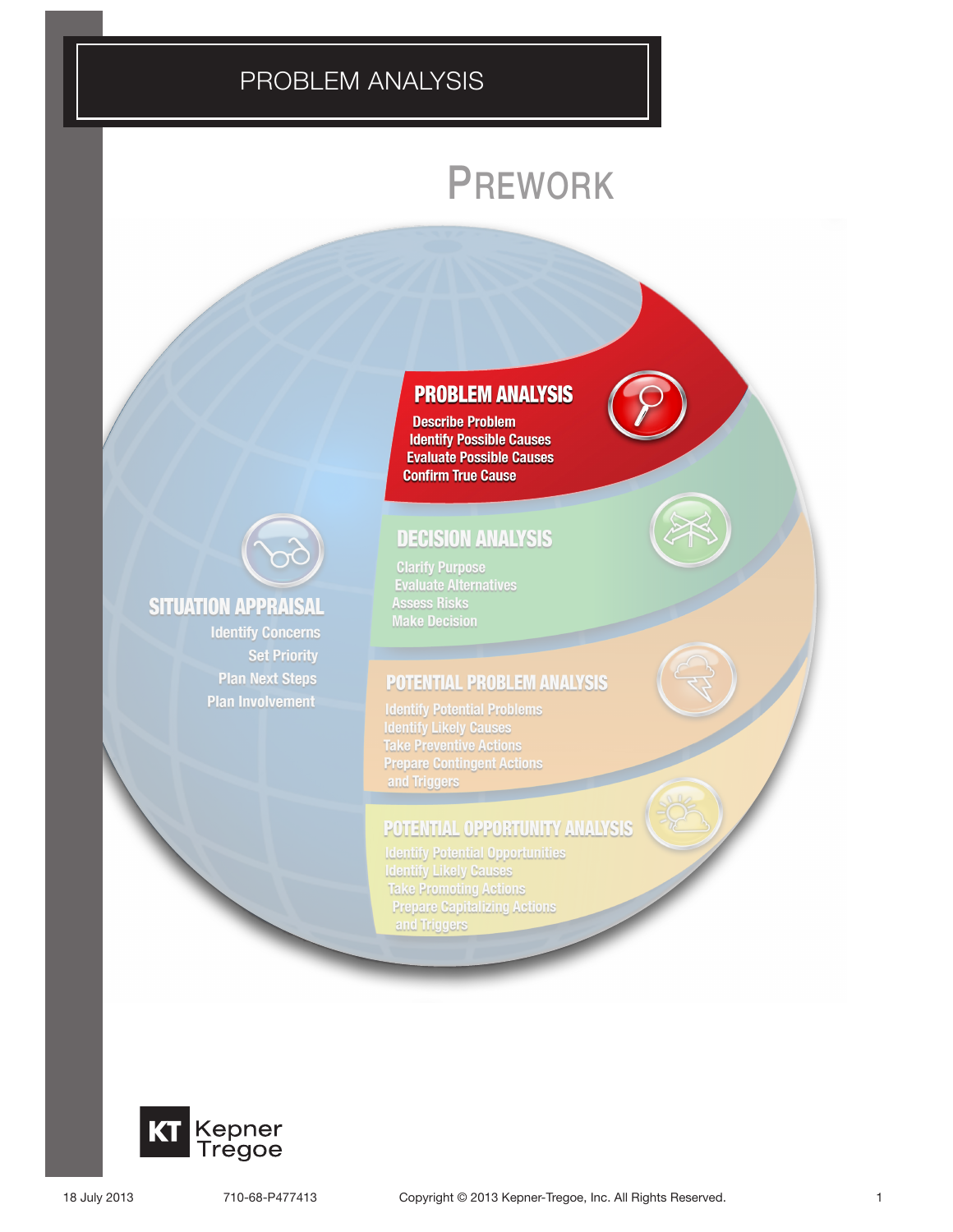# PROBLEM ANALYSIS

### Kepner-Tregoe Problem Analysis Prework

#### Introduction

The purpose of this pre-workshop information is to prepare you to attend the *KT Problem Analysis* workshop. It includes workshop objectives, a description of the learning process, and instructions on how to prepare for the workshop.

#### What You Will Learn

The workshop is designed to build your critical thinking capabilities for:

- Solving problems; and
- Asking questions to support problem-related data gathering.

#### How You Will Learn

The workshop is based on a proven, systematic learning design that consists of the following:

- • Exercises structured to help you examine your current problem resolution skills.
- Concept briefings and discussions about the steps in the process.
- Concept practice using scenarios, with instructor feedback.
- Concept application on work-related concerns, with instructor feedback.
- Plan for the continued use of this process back at work.
- Tools that support continued use of this process.

You will learn the concepts in full group, then practice and apply them individually or in small groups. This will enable you to test your understanding of the concepts and benefit from a variety of perspectives.

In order to participate more effectively in the workshop, read Chapters 1 and 2 from *The New Rational Manager* and then complete the pre-workshop information. These chapters can be downloaded as PDFs using the following link: http://www.kepner-tregoe.com/workshops/prework/pa/. *The New Rational Manager* is available as an eBook. Instructions to download it will be given to you by your instructor in the workshop.

#### Preparation

To get the most from this workshop and to make it a high-value experience for you and your organization, you will need to do three things:

- Identify your reasons for attending the workshop (your personal learning objectives);
- Identify your work-related concerns that you can address during the workshop; and
- • Identify information you will need to make progress on your work-related concerns.

#### *Personal Learning Objectives*

In preparation for the *KT Problem Analysis* workshop, you will need to develop your own set of learning objectives. To help identify these objectives, ask:

*By the end of the workshop, what do I expect to have learned? What do I expect to be able to do differently when I return to my job? How will I know this has been a valuable learning experience for me? How will my success be measured in applying what I have learned back at work?*

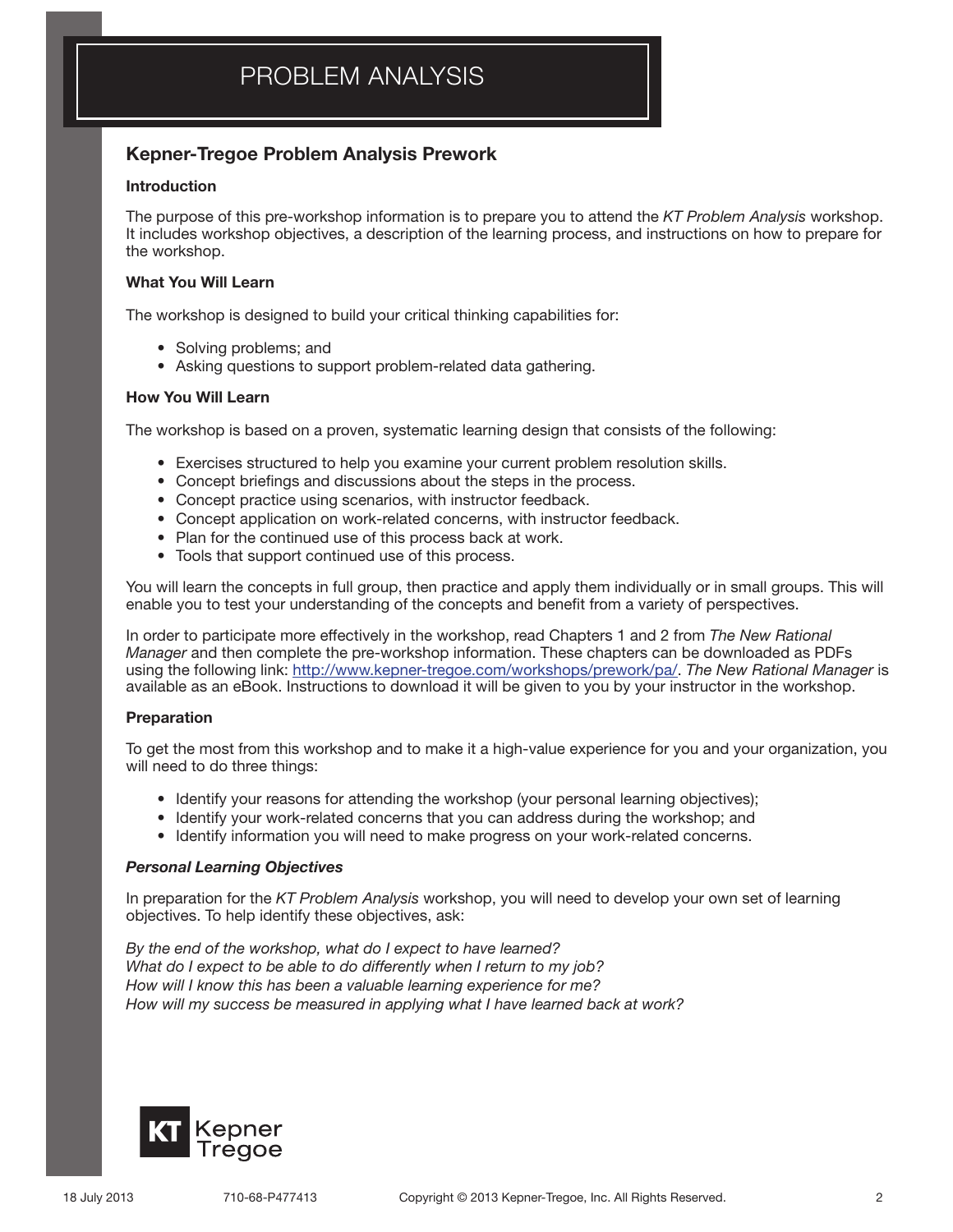# PROBLEM ANALYSIS

List your three to five most important personal learning objectives here:

Please meet with your manager to discuss and agree on these objectives before the workshop. You will be asked to share these objectives with the instructor and the other learners.

#### *Work-Related Concerns*

During the workshop, you will spend a significant amount of time applying the concepts and techniques to your work-related concerns. Please use the following questions to create a list of concerns. Once the workshop is underway, you will be asked to select concerns that can be best addressed by the Problem Analysis concepts.

Problem Analysis is a rational process for finding the cause of a positive or negative deviation. To prepare for Problem Analysis, ask:

*What problems do I face that are confusing, unclear, tough, complex, or new? What problems do I need to solve? What problems will require me to recommend a fix? What problems will I be involved in guiding or advising?*

Examples:

- • Customers receiving incorrect e-mail membership renewal prompts.
- • High traces of benzene detected in our flavored water.
- Battery boxes have cracked scores.
- Machine #3 output is 7 percent above normal.

List three to five positive or negative deviations here:

#### *Information Relevant to Your Work-Related Concerns*

To work towards resolving your concerns during the workshop, you will need information that is relevant to the priority concerns you have identified. Such information might include:

- Reports or studies
- • E-mails or other correspondence
- • Production data or performance reports